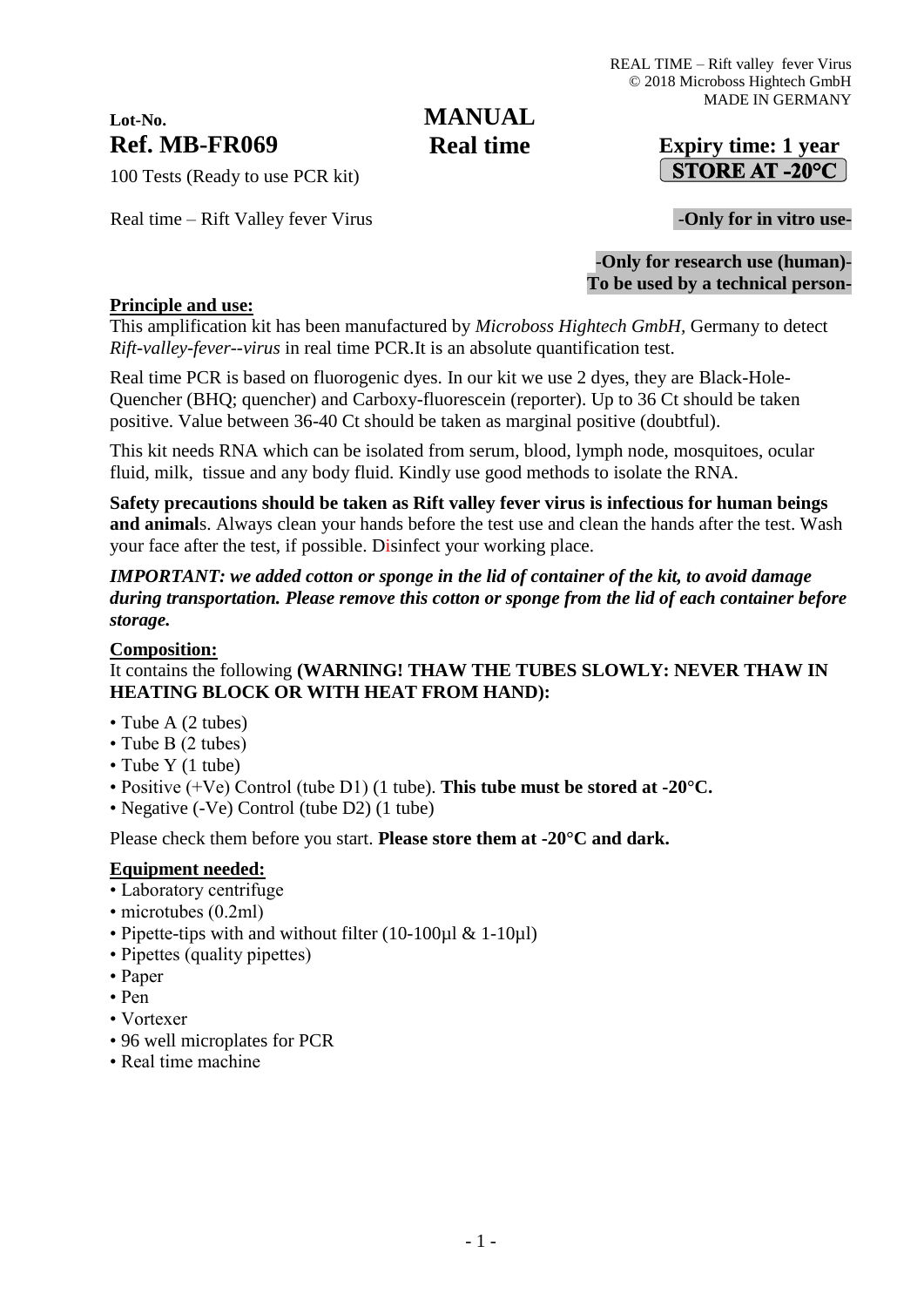### **Procedure:**

#### **STEP A**

1. Kindly thaw **one tube** each: A, B, Y, D1 and D2. After thaw, kindly put the tubes at 4°C (as it is better). If the kit is not in use, store them at -20  $\degree$  C.

2. Mark your microtubes with a sample number, +ve Control and –ve Control. You can use 96 well microplate instead of tubes.



**TIP:** Add  $7\mu$ IA +  $10\mu$ I B +  $1\mu$ I Y =  $18\mu$ I per reaction. In case you want to run 10 reactions i.e. **you need total 180µl, therefore you should mix 70µl of**  $A + 100\mu$ **l of**  $B + 10\mu$ **l of**  $Y = 180\mu$ **l from which you can take 18µl and add to each tube. This way you save time and hardware.**

6. Add 2µl of your RNA with sterile pipette-tip with filter to each micro tube according to your label except +Ve and -Ve (Avoid touching the wall). **Use every time a new pipette tip** (for each sample) ! Mix it.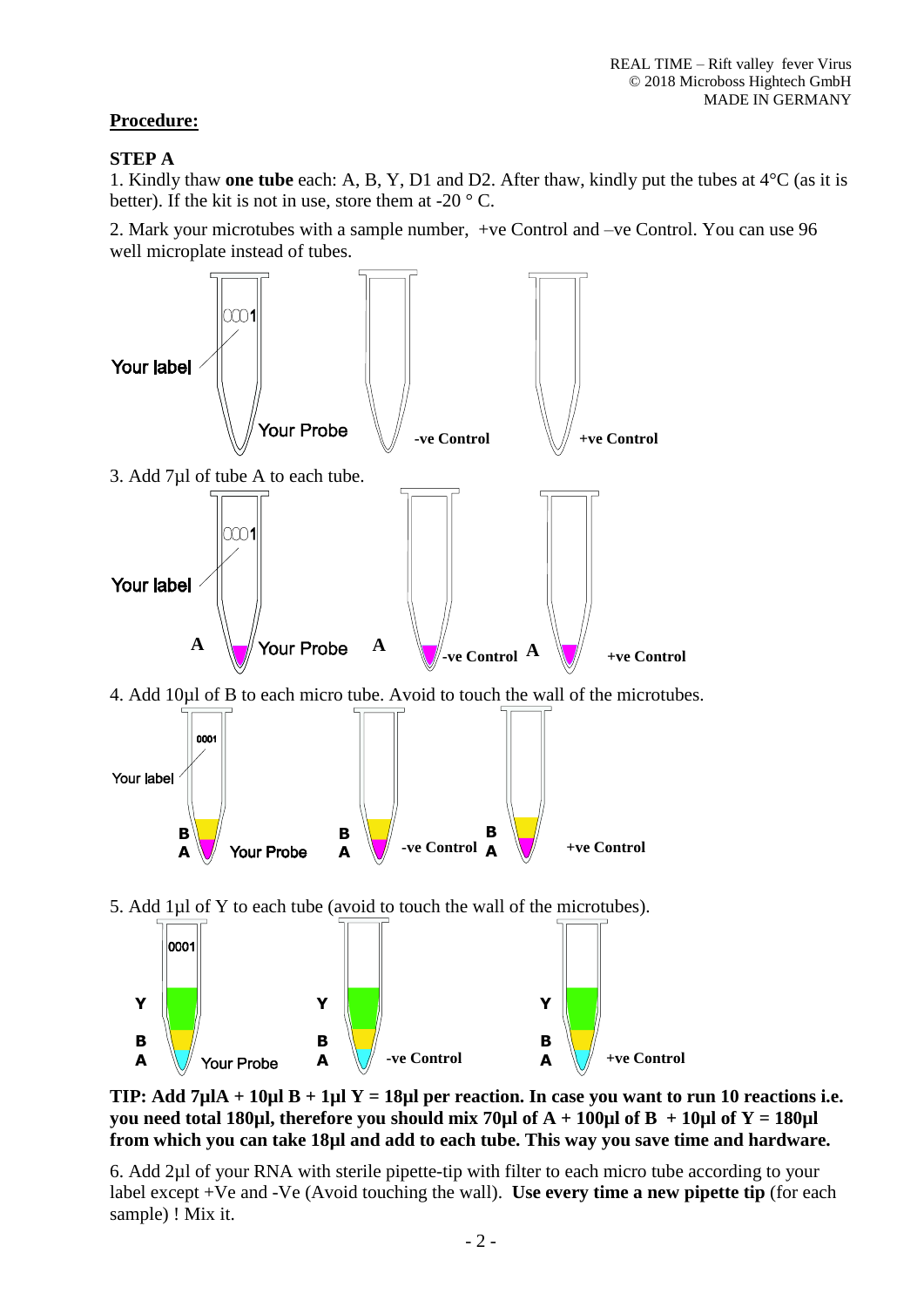

7. Use new pipette tip with filter. Add 2µl of tube D1. This is the positive control supplied with our kit. Mix it.



8. Use a new pipette tip. Add 2µl of –Ve (tube D2) to –Ve Control (don't touch the wall).Mix it.



9. Centrifuge all tubes for 20 sec. for 8000 rpm (this is not necessary but it is better).

10. Run the program of your thermocycler as followings: Kindly check whether you have added everything correctly as the level of the volume of each micro tube must be almost the same.



**You must use quencher and reporter dye to setup your software (see FAQ) and run the following program:**

- 1. 60 minutes at 42°C 10 minutes at 70°C
- 2. 15 seconds at  $95^{\circ}$ C  $\qquad \qquad$  x 40 cycles 60 seconds at 57°C

Before you start the PCR program, kindly check whether tubes are closed properly. **Microtubes must be in contact with metal block** (important!). There should be no air or lose contact with metal block of thermocycler.

11. After step 10 is finished take out the microtubes.